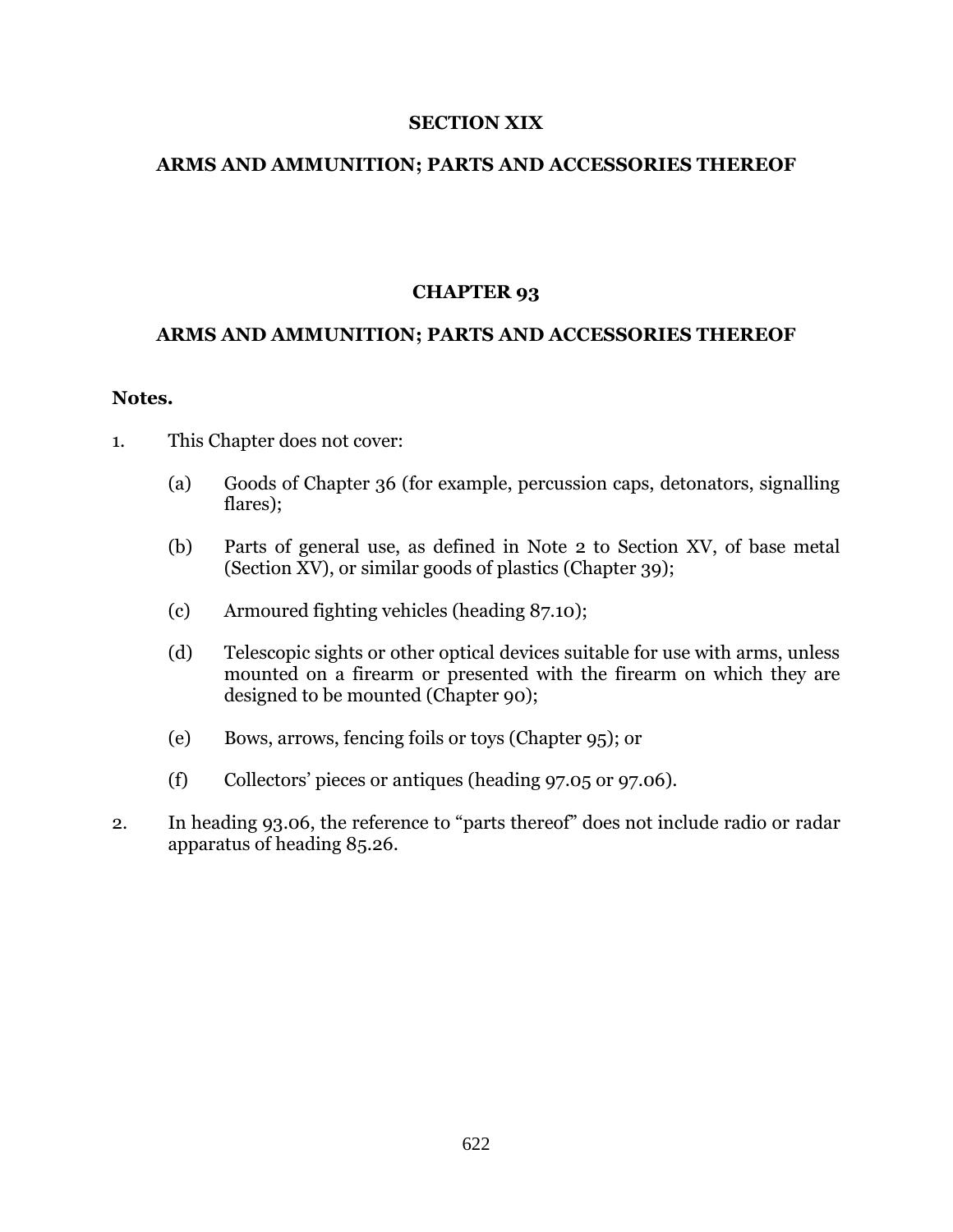| <b>HS</b> | <b>CET</b> | PR1 | <b>DESCRIPTION OF GOODS</b>                                                                                                                                                                                                                                                                                                                              | <b>DUTY</b><br><b>RATE</b> | <b>UNIT</b> | <b>SITC</b><br><b>REV4</b> | Vat rate |
|-----------|------------|-----|----------------------------------------------------------------------------------------------------------------------------------------------------------------------------------------------------------------------------------------------------------------------------------------------------------------------------------------------------------|----------------------------|-------------|----------------------------|----------|
| 93.01     |            |     | Military weapons, other than revolvers, pistols and<br>the arms of heading 93.07.                                                                                                                                                                                                                                                                        |                            |             |                            |          |
| 9301.10   | $00\,$     |     | - Artillery weapons (for example, guns, howitzers and<br>mortars)                                                                                                                                                                                                                                                                                        | 20%                        | kg&u        | 891.119                    |          |
| 9301.20   | $00\,$     |     | - Rocket launchers; flame-throwers; grenade<br>launchers; torpedo tubes and similar<br>projectors.                                                                                                                                                                                                                                                       | 20%                        | kg&u        | 891.121                    |          |
| 9301.90   | 00         |     | - Other                                                                                                                                                                                                                                                                                                                                                  | 20%                        | kg&u        | 891.129                    |          |
| 9302.00   |            |     | Revolvers and pistols, other than those of heading<br>93.03 or 93.04.                                                                                                                                                                                                                                                                                    | 45%                        | kg&u        | 891.14                     |          |
| 93.03     |            |     | Other firearms and similar devices which operate<br>by the firing of an explosive charge (for example,<br>sporting shotguns and rifles, muzzle-loading<br>firearms, Very pistols and other devices designed to<br>project only signal flares, pistols and revolvers for<br>firing blank ammunition, captive-bolt humane<br>killers, line-throwing guns). |                            |             |                            |          |
| 9303.10   | 00         |     | - Muzzle-loading firearms                                                                                                                                                                                                                                                                                                                                | 50%                        | kg&u        | 891.311                    |          |
| 9303.20   | 00         |     | - Other sporting, hunting or target-shooting shotguns,<br>including combination shotgun-rifles                                                                                                                                                                                                                                                           | 50%                        | kg&u        | 891.312                    |          |
| 9303.30   | $00\,$     |     | - Other sporting, hunting or target-shooting rifles                                                                                                                                                                                                                                                                                                      | 50%                        | kg&u        | 891.313                    |          |
| 9303.90   | 00         |     | - Other:                                                                                                                                                                                                                                                                                                                                                 |                            | kg&u        |                            |          |
| 9303.90   | 10         |     | - - - Very pistols and other devices designed to project<br>only signal flares; line-throwing guns                                                                                                                                                                                                                                                       | Free                       | kg&u        | 891.314                    | $\Omega$ |
| 9303.90   | 90         |     | $--$ Other                                                                                                                                                                                                                                                                                                                                               | 50%                        | kg&u        | 891.319                    |          |
| 9304.00   | 00         |     | Other arms (for example, spring, air or gas guns<br>and pistols, truncheons), excluding those of heading<br>93.07.                                                                                                                                                                                                                                       | 50%                        | kg&u        | 891.39                     |          |
| 93.05     |            |     | Parts and accessories of articles of headings 93.01<br>to 93.04.                                                                                                                                                                                                                                                                                         |                            |             |                            |          |
| 9305.10   | $00\,$     |     | - Of revolvers or pistols                                                                                                                                                                                                                                                                                                                                | 50%                        | kg          | 891.91                     |          |
| 9305.20   | 00         |     | - Of shotguns or rifles of heading 93.03                                                                                                                                                                                                                                                                                                                 | 50%                        | kg          | 891.95                     |          |
| 9305.90   | 00         |     | - Other:                                                                                                                                                                                                                                                                                                                                                 |                            |             |                            |          |
| 9305.91   | 00         |     | - - Of military weapons of heading 93.01                                                                                                                                                                                                                                                                                                                 | 45%                        | kg          | 891.951                    |          |
| 9305.99   | $00\,$     |     | - - Other                                                                                                                                                                                                                                                                                                                                                | 45%                        | kg          | 891.959                    |          |
| 93.06     |            |     | Bombs, grenades, torpedoes, mines, missiles and<br>similar munitions of war and parts thereof;<br>cartridges and other ammunition and projectiles<br>and parts thereof, including shot and cartridge<br>wads.                                                                                                                                            |                            |             |                            |          |
| 9306.20   | 00         |     | - Shotgun cartridges and parts thereof; air gun pellets:                                                                                                                                                                                                                                                                                                 |                            |             |                            |          |
| 9306.21   | $00\,$     |     | - - Cartridges                                                                                                                                                                                                                                                                                                                                           | 20%                        | kg          | 891.22                     |          |